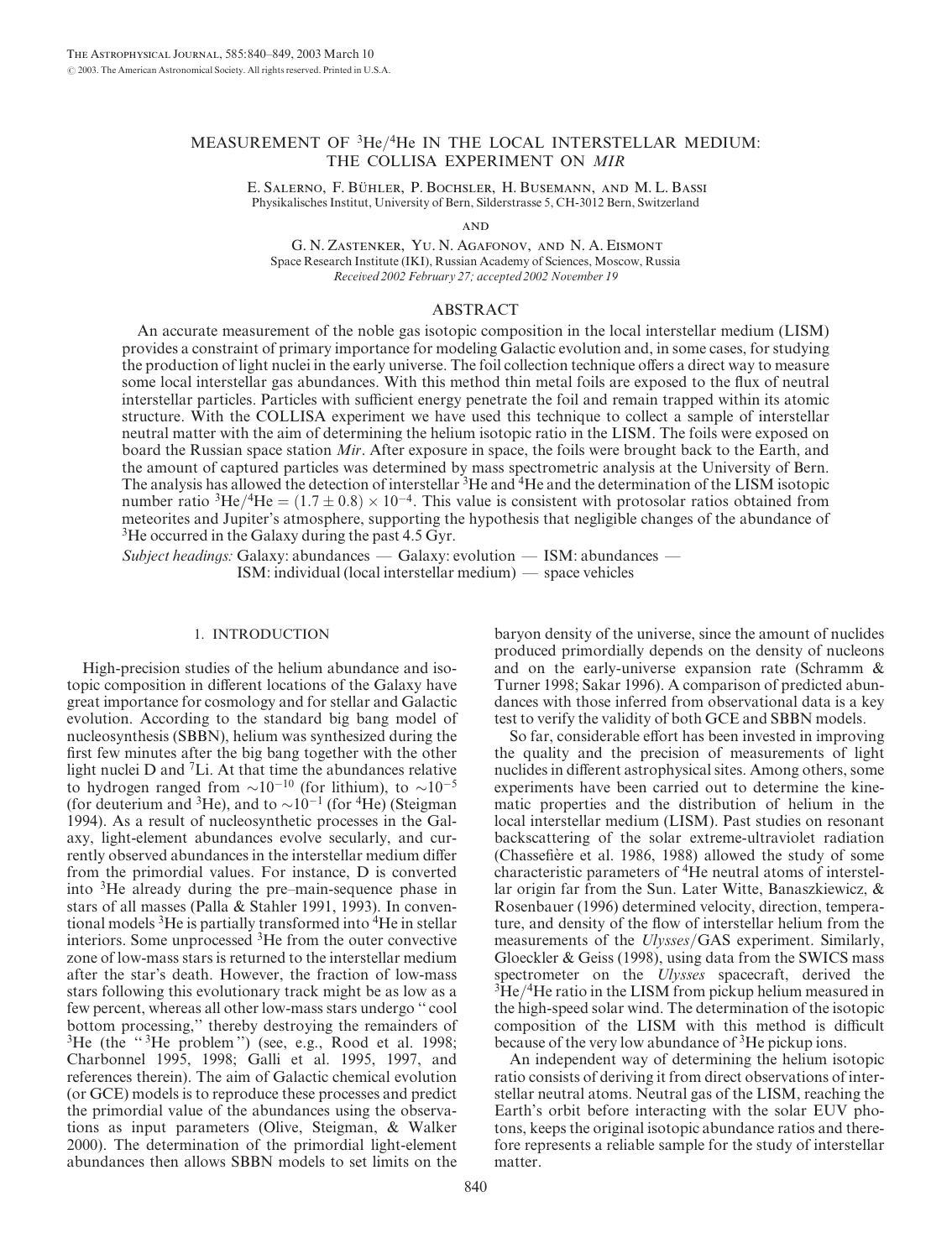In this paper we present the value of the isotopic ratio  $3He/4He$  measured in a sample of local interstellar neutral medium as collected with the COLLISA (Collection of Interstellar Atoms) experiment on *Mir*. In  $\S 2$  a description of the COLLISA project and the experimental method is given. In particular, the conditions necessary to trap neutral atoms from the LISM are defined. In  $\S$  4 we describe some physical properties of the copper-beryllium foils, used for the collection of interstellar particles, and we discuss the behavior of low-energy helium particles in BeO. The capture and release of helium as a function of the implantation energy and the foil temperature, respectively, are studied. Trapping efficiency and diffusion properties of helium in beryllium oxide are determined from measurements. Sections 3 and 5 report on data collection and data analysis, respectively. In  $\bar{\S}$  6 we present the results of the mass spectrometric analysis, performed so far only on one of the exposed foils. Absolute amounts of 3He and 4He released from the foil are given, together with the corresponding LISM isotopic ratio. We then compare this ratio with protosolar and present-day values inferred from observations of other astrophysical sites. We also compare the accumulated <sup>4</sup>He flux derived from COLLISA foils with the values obtained from other experiments and the values predicted from theoretical models of the flow of interstellar neutral helium inside the heliosphere up to 1 AU. Finally, we discuss possible implications of the newly determined helium isotopic ratio for some Galactic chemical evolution models.

#### 2. THE EXPERIMENT

COLLISA is the result of a cooperation between the Space Research and Planetary Sciences Division of the University of Bern and the Space Research Institute (IKI) of the Russian Academy of Sciences. The experiment basically consists of collecting a sample of neutral atoms from the LISM with a metal foil exposed in space with the aim of measuring abundances and the isotopic composition of elements with high ionization potentials, e.g., 3He/4He,  $^{20}$ Ne/<sup>22</sup>Ne, and  $^{4}$ He/<sup>20</sup>Ne. The experimental procedure is based on the "foil collection technique," a method developed at the Physikalisches Institut of the University of Bern and successfully applied during the Apollo missions to collect solar wind ions on the surface of the Moon (Geiss et al.

1970, 1972; Bühler et al.  $2000$ ). If the kinetic energy of the particles is sufficient (typically 20 eV amu<sup>-1</sup>, i.e., 60 eV for  ${}^{3}$ He), a fraction of them is trapped in the atomic structure of the foils. Within the framework of the COLLISA experiment, four copper-beryllium foils were mounted in two collectors placed on the outside of the module Spektr of the Russian space station Mir. The foils were exposed to the flux of interstellar neutral atoms for an integrated exposure time of  $\sim 60$  hr.

Neutral atoms of the LISM can cross the heliopause; they enter the heliosphere with a velocity of  $\sim$ 25 km s<sup>-1</sup>. Close to the Sun, photoionization and charge exchange with solar wind ions reduces the flux of neutrals. It may change the relative elemental abundances, but the isotopic composition of the ambient neutrals remains essentially unchanged. The Earth intercepts the stream of particles with a collision angle and an impact velocity that undergo seasonal changes (Fig. 1).

From January to May the orbital motion of the Earth is directed against the interstellar flux (from position A toward position B in Fig. 1). This condition, combined with the pull of solar gravity, produces a variability of the velocity of the neutral atoms relative to the Earth ranging from  $\sim 80$  to  $\sim 60$  km s<sup>-1</sup>. The maximum relative speed corresponds to particle energies of the order of  $\sim$ 25 eV amu<sup>-1</sup>, sufficient to guarantee the capture of a sizeable fraction within the foils.

After exposure, the foils were recovered by the Mir cosmonauts and delivered to the Earth with the American Space Shuttle Atlantis.

## 3. COLLECTION OF INTERSTELLAR PARTICLES

Studies on the scattering of interstellar helium in the Earth's atmosphere indicate that this process does not affect the foil collection of interstellar neutral atoms if the foils are exposed during minimum solar activity and at altitudes higher than 300 km (Bassi 1997). The Russian space station Mir, orbiting the Earth at a distance of  $\sim$ 400 km, was therefore a suitable platform for the exposure of trapping foils. The exposure devices for the COLLISA experiment, named KOMZA I and II (Russian acronym for '' collector of interstellar atoms ''), were designed and built at IKI with the participation of the Space Physics Design Bureau (Zastenker



Fig. 1.—Seasonal variation of speed and direction of the interstellar flux of neutrals. From January to May the velocity of the interstellar particles relative to the Earth decreases from 80 to 60 km s<sup>-1</sup>.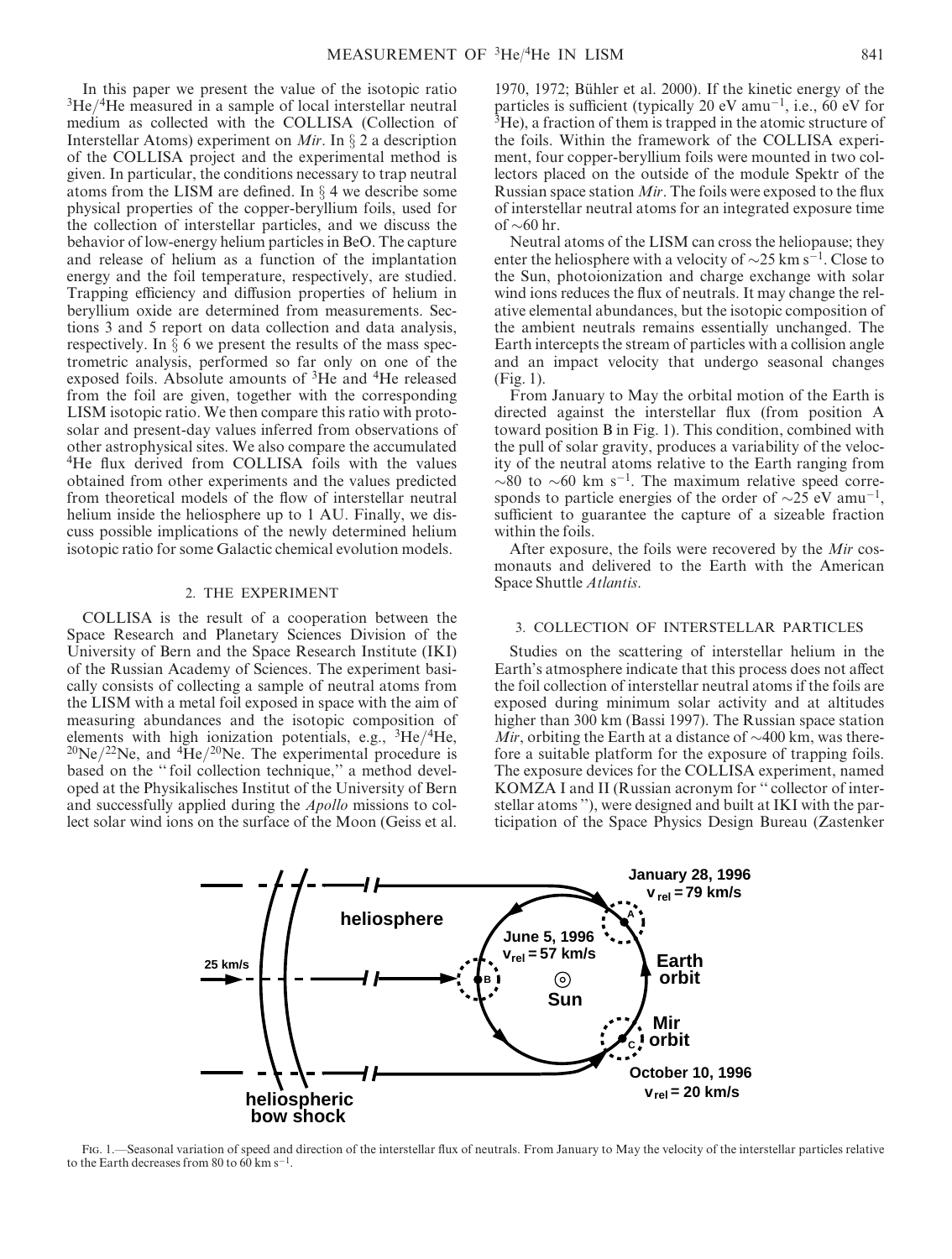

Fig. 2.—Schematic drawing of a KOMZA collector. Only one of the two cassettes is shown in detail.

et al. 2002). Both exposure devices were mounted outside the Spektr module and launched and docked to Mir in 1995 May together with this module.

The KOMZA exposure device (Fig. 2) basically consists of a collector box with an opening at the top. The stream of interstellar particles flowing through the apertures is trapped in foils at the base of the collector box. Special replaceable cassettes (Fig. 2, dashed lines), plugged into the collector, were used as foil-protecting support. Both KOMZA apertures were provided with shutters, which were opened only when the best exposure conditions prevailed. Utmost care was taken to keep the shutters closed to prevent any occasion of possible contamination of the foils with atmospheric particles during unfavorable attitudes of the space station. The shutters were also closed during docking, undocking, refuelling, and activation of cruise or attitude control engines of Mir. Although the optimization of the exposure conditions, as described above, significantly reduced risks of many possible interferences, it limited the total exposure period to approximately 60 hr, which is much less than could have been achieved with an experiment on an unmanned, remotely controlled spacecraft. Contamination of the foils with condensables from the manned spacecraft were of serious concern since SRIM (stopping and range of ions in matter) simulations had indicated earlier that the implantation of helium atoms can be strongly reduced if layers of condensed molecules cover the foils. In order to check possible modifications of the trapping efficiency of our foils during exposure, some small foil samples, exposed in space, were artificially bombarded in the laboratory with helium particles at nominal interstellar energies a few months after the exposure in space.

To minimize risks of contamination, heating plates were placed just below the foils of KOMZA II to keep them at a temperature of 55 C. This measure should inhibit the formation of condensation layers, which could prevent lowenergy interstellar particles from being trapped. Another measure of precaution consisted in checking the foils for possible diffusion losses at the given thermal conditions during exposure: preirradiated witness pieces (irradiated with  $3$ He at 25 eV amu<sup>-1</sup>) were mounted next to the collector

foils, thus enabling checks of storage conditions and possible helium losses that could have occurred between launch and recovery of the foils. As a measure against possible irradiation with energetic magnetospheric ions, electrical grids had been placed into the collectors above the foils in order to reject positively charged ions with energies up to 5 keV  $q^{-1}$ 

As indicated in  $\S 2$ , the optimum season for exposure in the orbit of the Earth lasts from January to May. Consequently the shutters were opened from 1996 January 15 to May 23 for several minutes per day, and four  $200 \text{ cm}^2$  foil pieces were exposed to the flux of the interstellar neutrals. 1996 was a particularly favorable year because solar activity had reached its minimum, thus minimizing the effect of interstellar particles being scattered by exospheric particles.

### 4. FOIL PROPERTIES

For the COLLISA experiment we have used commercial copper-beryllium foils (2% of Be by mass), approximately 15  $\mu$ m thick. A first plasma cleaning treatment was applied to the foils to remove discoloration caused by oxidation. The foils were then flushed at  $600^{\circ}$ C for  $\sim$ 3 hr in tritiumpoor water (1 bar) to reduce the  ${}^{3}H$  background and thus to prevent the production of 3He from 3H decay in the bulk of the metal. Finally, a 20 nm thick, smooth, and homogeneous BeO surface layer was generated by heating the foils for 20 minutes to  $680^{\circ}$ C in a low-pressure, tritium-poor water vapor (Jordi 1982). The treatment with tritium-poor hydrogen was necessary because investigations (Jordi 1986) of noble gases contained in freshly produced foils had revealed large concentrations of <sup>3</sup>He ( $\sim$ 2  $\times$  10<sup>5</sup> atoms cm<sup>-2</sup>). This high <sup>3</sup>He background content was attributed to the decay of tritium inside the BeO layer. An ubiquitous tritium contamination of materials due to nuclear tests, which peaked between 1962 and 1965, has caused difficulties for many disciplines in the environmental sciences for four decades. Although the amount of tritium contained in the foils is too low to be detected through its radioactive decay with conventional means, 3He resulting from decay could interfere with the detection of the interstellar atoms.

### 4.1. Trapping Efficiency

Filleux et al. (1980) investigated the "trapping efficiency" of different metal targets for helium isotopes as a function of particle kinetic energy. The trapping efficiency  $\eta$  of a given target is defined as the percentage of particles captured by the target compared to the total irradiated amount. Optimum trapping efficiencies were obtained using copperberyllium foils with a thin surface film of beryllium oxide. At energies larger than 500 eV no significant difference between the trapping of  ${}^{3}$ He and  ${}^{4}$ He was observed within the limits of experimental accuracy (1  $\sigma$  corresponding to  $\pm$ 5% uncertainty). In the low-energy range a strong dependence of  $\eta$  upon the incoming ion energy was found in all types of metal targets (Fig. 3).

An extensive series of test measurements was performed after the foil treatment in order to determine with enhanced accuracy the difference between the trapping efficiencies of <sup>3</sup>He and of <sup>4</sup>He at low energies ( $\sim$ 25 eV amu<sup>-1</sup>). The foils used for the COLLISA experiment were bombarded in the CASYMS facility of the University of Bern (Ghielmetti et al. 1983). Average trapping efficiencies  $\overline{\eta_3} = 0.18 \pm 0.04$  and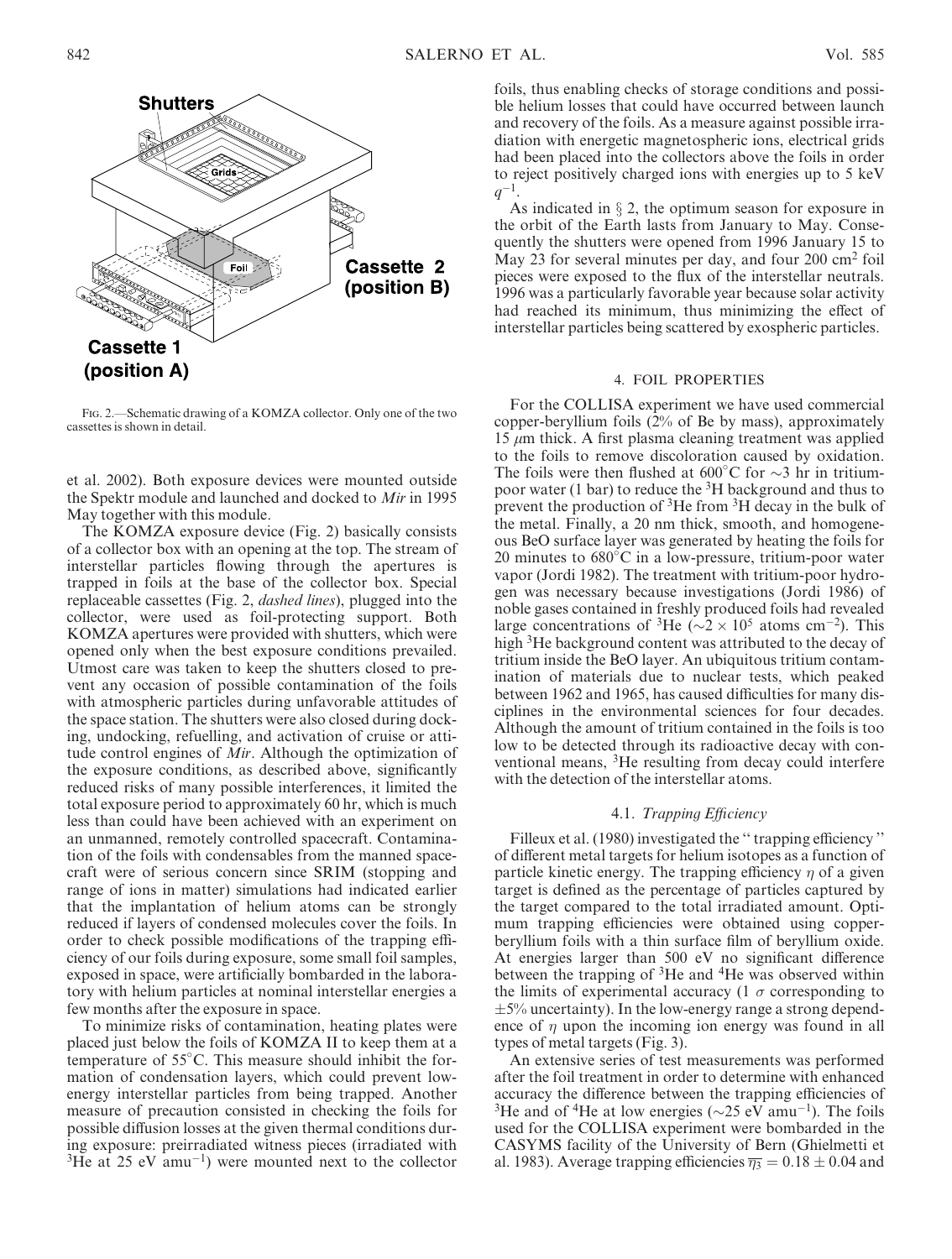



Fig. 3.—Trapping of He ions in polycrystalline Al and Pt, in BeO, and in anodic  $Al_2O_3$  films as a function of ion energy. Data from Filleux et al. (1980). Dashed vertical lines indicate the range of energies corresponding to the expected interstellar neutral energies near the Earth in the period from 1996 January 31 through June 14. The shaded area corresponds to the exposure period from 1996 January 16 through May 23. The maximum trapping efficiency ( $\sim$ 34%) is achieved at the end of January, when the relative velocity reaches 79.5 km s<sup>-1</sup> ( $\sim$ 33 eV amu<sup>-1</sup>). By June 14 the relative velocity drops to 54 km s<sup>-1</sup> ( $\sim$ 15 eV amu<sup>-1</sup>), corresponding to a trapping efficiency of  $\sim$ 10%.

 $\overline{\eta_4}$  = 0.24  $\pm$  0.04 were found. The corresponding trapping ratio  $\eta_3/\eta_4$  shows a flat distribution with an average of 0.73 and a standard deviation of 0.07 (Fig. 4).

As discussed above, some samples of foils, which had previously been exposed on Mir, have been artificially bombarded after flight to check whether the trapping efficiency was modified during space exposure. Indeed, for both species, <sup>3</sup>He and <sup>4</sup>He, a systematic reduction of trapping efficiencies by as much as a factor of 2 had occurred during the exposure in space (see Table 1).



Fig. 4.—Distribution of the ratio of the trapping efficiencies. Data from Bassi (1997).

TABLE 1 Trapping Efficiencies of Unflown and Flown Foils

| <b>SPECIES AND IMPLANTATION</b> | L <sub>431</sub> |             | L461          |             |
|---------------------------------|------------------|-------------|---------------|-------------|
| <b>ENERGY</b>                   | Unflown          |             | Flown Unflown | Flown       |
| <sup>3</sup> He 75 eV           | 0.18<br>0.17     | 0.08        | 0.21          | 0.10        |
|                                 | 0.24<br>0.22     | $\sim 0.09$ | 0.28          | $\sim$ 0.12 |

This deterioration is tentatively attributed to a surface layer of contaminants that built up during exposure. It has to be taken into account for an inference of the absolute helium density in the LISM  $(\S 7.1)$ . However, while the trapping efficiencies both for 3He and for 4He decreased during exposure, their ratio remained approximately constant, as can be derived from Table 1. To account for systematic uncertainties in the calibration process, as well as for the possibility that the ratio between the trapping efficiencies for <sup>3</sup>He and for <sup>4</sup>He could have increased somewhat during exposure, we expand the error for this ratio and shall assume in the following:  $\eta_3/\eta_4 = 0.73^{+0.10}_{-0.13}$ . Even so, any modification of the ratio of the trapping efficiencies during exposure obviously will not hamper the determination of the isotopic ratio of LISM helium (see  $\S$  6.3).

### 4.2. Diffusion of He in BeO

Whether a particle is trapped in a solid depends upon its ability to convey a significant part of its momentum to the surface grid atoms of the solid, to damage the grid, and on its ability thus to penetrate through the first few atomic layers. Considering the further fate of these atoms after an artificial or interstellar bombardment, we expect that, at the energies under consideration, particles are decelerated over distances of a few nanometers and perform some random walk while diffusing inside the solid medium. While both species, <sup>3</sup>He and <sup>4</sup>He, decelerate over very similar distances, the lighter isotope has a noticeably longer diffusion mean free path, leading to more substantial losses and to a lower trapping efficiency. Numerical simulations using the SRIM code (Ziegler, Biersack, & Littmark 1985) in fact indicate that both He nuclides implanted at typical energies of interstellar neutrals accumulate within a relatively narrow layer about 2–3 nm below the surface (Fig. 5).

Given the low irradiation doses and the low energies of the impacting particles, no significant temperature enhancement is expected to occur in the foil during irradiation, and, as will be discussed below, implanted helium will remain within the foils for years as long as the foil temperature remains below 200 C. Considering the fact that particles with significantly different implantation energies rest at different depths in the foil, diffusion properties can be exploited with the stepwise heating method during noble gas analysis to distinguish atoms from different origins and to obtain indirect information on the implantation energy. Stepwise heating extraction, performed on different CuBe foils, which had been artificially bombarded with He ions in monoenergetic beams at different energies, demonstrated that there is indeed a relation between the kinetic energy of the injected atoms and their release temperature. Particles implanted in the foils with typical interstellar energies are preferentially released in a temperature range of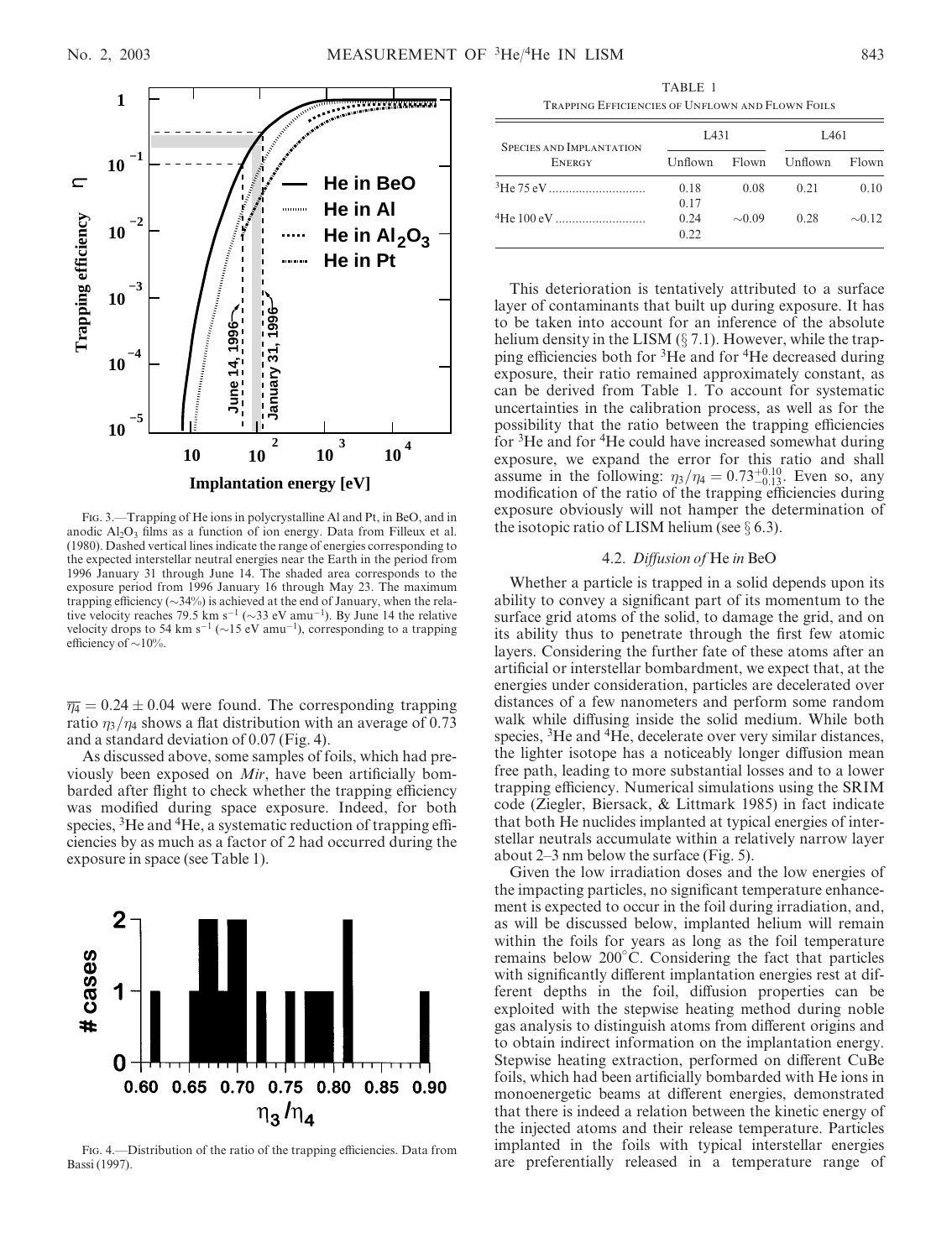

Fig. 5.—Illustration of the range distribution of helium particles in BeO simulated with the SRIM package (Ziegler et al. 1985). The figure shows the depth distribution of He atoms in a BeO target (50% Be and 50% O, density 3 g cm<sup>-3</sup>) implanted with 25 eV amu<sup>-1</sup>.

600 C–1100 C, whereas particles implanted with significantly lower and significantly higher energies are released below 600°C and above 1100°C, respectively (Table 2).

### 5. MASS SPECTROMETRIC ANALYSIS

#### 5.1. The Samples

The analysis was performed on one of the foils exposed on the collector KOMZA II. A sample of 137 cm<sup>2</sup>, labeled L461-2-1, was cut from the foil and subdivided into three stripes that were tightly rolled together and packed into nickel foil containers.

Three samples of preirradiated witness pieces, each of 2.8 cm2, were introduced separately into nickel containers. Three additional samples, L461-3-2, L460-3-1, and L461-3- 5, which had never been flown in space were analyzed for

| TABLE 2                                            |  |  |  |
|----------------------------------------------------|--|--|--|
| <b>IMPLANTATION ENERGY AND RELEASE TEMPERATURE</b> |  |  |  |

| Experimental<br>Implantation<br>Energy | Temperature Range<br>Suitable for Extraction<br>$(^{\circ}C)$ | Possible Source of<br><b>Implanted Helium</b> |
|----------------------------------------|---------------------------------------------------------------|-----------------------------------------------|
| $15 \text{ eV}$ amu <sup>-1</sup>      | $300 - 600$                                                   | Atmospheric $(\sim]$ eV)                      |
| $25 \text{ eV}$ amu <sup>-1</sup>      | $600 - 1100$                                                  | Interstellar $(10-100 \text{ eV})$            |
| $5000 \text{ eV}$                      | 1100-1700                                                     | Magnetospheric $(10^3 - 10^6 \text{ eV})$     |

NOTE.-- Data are based on measurements performed on CuBe foils artificially bombarded with He isotopes at 15 eV amu<sup>-1</sup>, at 25 eV amu<sup>-1</sup>, and at 5000 eV. For comparison, possible origins of particles are identified in the third column.

" foil blank " (see  $\S$  5.3). The samples had areas of 125, 141, and 135 cm<sup>2</sup>, respectively.

### 5.2. Gas Extraction and Analysis

Samples were routinely heated in temperature steps of 300 C, 600 C, 1100 C, 1400 C, and 1700 C in a closed ultrahigh vacuum system at pressures at or below  $10^{-8}$ mbar. Helium was extracted from the samples, and after thorough cleaning from chemically active gases and impurities over hot metal getters and cooled activated charcoal, it was transferred into a mass spectrometer for the isotope analysis.

### 5.3. Blanks

In order to determine the experimental background, several measurements of the noble gases contained in the empty analysis system at room temperature were performed. The helium cold blank values were on average <sup>3</sup>He =  $(6.8 \pm 3.2) \times 10^5$  and <sup>4</sup>He =  $(6.2 \pm 1.6) \times 10^9$ atoms.

A series of measurements of empty nickel containers was also performed with the stepwise heating to monitor the gas release from the hot extraction system ('' extraction blanks"). At elevated temperatures the  ${}^{3}$ He extraction blanks turned out to be comparable to the cold blank values. At  $1100^{\circ}$ C a slightly higher amount of <sup>4</sup>He,  $(1.1 \pm 0.2) \times 10^{10}$  atoms, was detected.

The so-called foil blanks were determined using three foils never flown in space. For  ${}^{4}$ He no significant difference was found between extraction blanks and foil blanks at the corresponding temperatures. However, a nonnegligible amount of 3He was registered at 1100 C. The maximum amount released from the blank foils (after subtraction of the extraction blank) at 1100 C was <sup>3</sup>He =  $(1.4 \pm 0.2) \times 10^7$  and <sup>4</sup>He =  $(3.4 \pm 2.4) \times 10^9$ atoms.

As indicated in  $\S$  4.1, we must attribute the <sup>3</sup>He background to the in situ decay of tritium contained in the foil. The comparison between the current foil blank values and those derived from measurements of foils not pretreated with  $600^{\circ}$ C tritium-poor hydrogen (see  $\S 4$ ) showed that the special treatment improved the <sup>3</sup>He foil background somewhat, but unfortunately it did not eliminate it.

### 6. RESULTS

#### 6.1. Release Curves from Stepwise Extraction

Figure 6 illustrates the results of the analysis performed on the foil L461-2-1 exposed to interstellar particles.

The continuous lines show the cumulated amount of  ${}^{3}$ He and 4He (upper and lower panels, respectively) released per cm<sup>2</sup> foil at the given temperature step. For comparison, data derived from the analysis of the blank foils L461-3-2, L460- 3-1, and L461-3-5 (dashed lines) are also plotted. Tables 3 and 4 show the (differential) releases for each temperature step, uncorrected for any background. Given errors are experimental and are derived from the scatter of the individual data points. The results for <sup>4</sup>He show that there is no serious difficulty distinguishing the interstellar component from the foil blank. The exposed foil released the largest amount of gas in the temperature step of  $1100^{\circ}$ C, as expected for particles with interstellar energies (see Table 2). The interpretation of the <sup>3</sup>He release curves is more difficult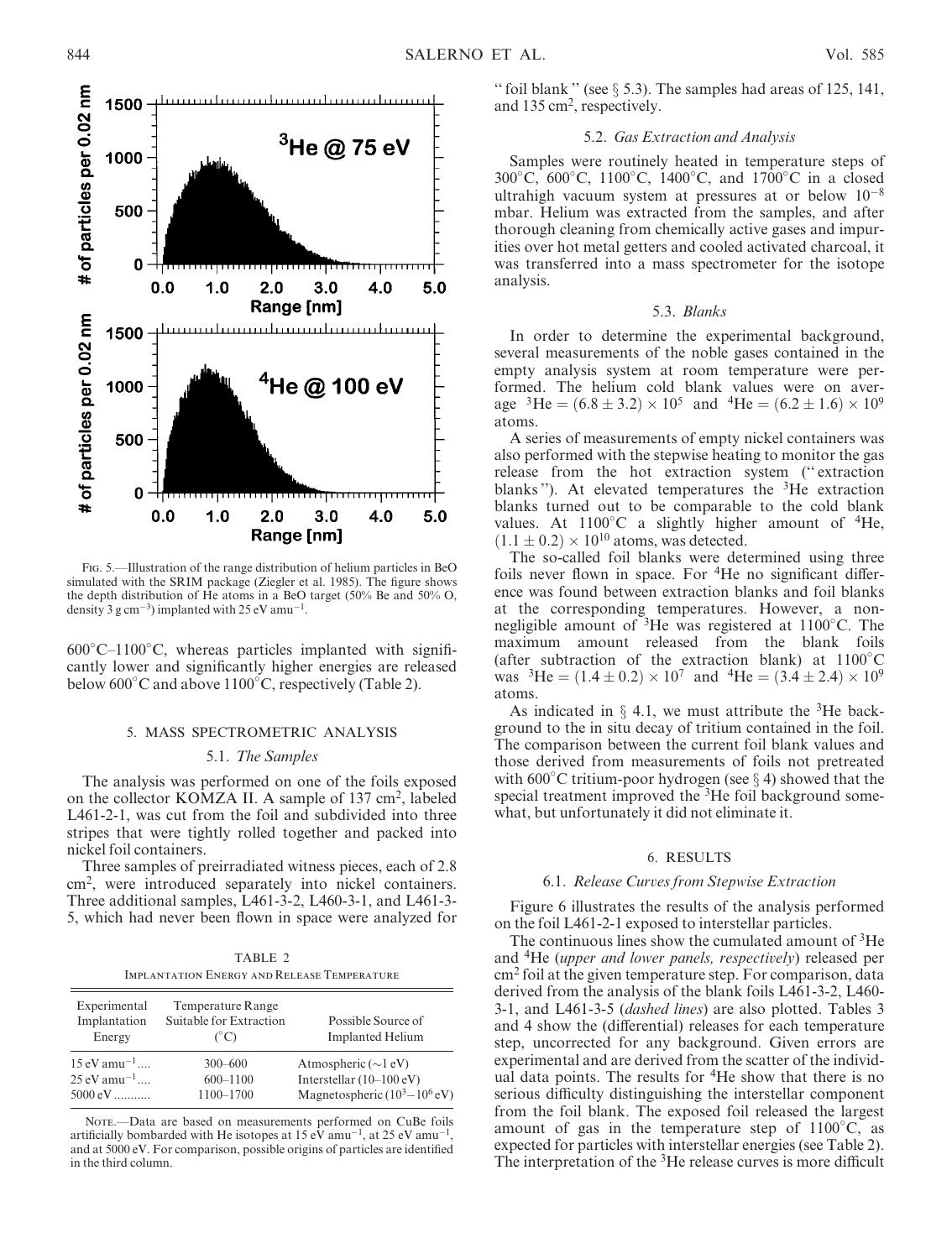

FIG. 6.—Accumulated stepwise release of <sup>3</sup>He and <sup>4</sup>He, uncorrected. Continuous lines show the helium released from an exposed foil. Dashed lines illustrates the stepwise yields of unflown foils.

since the foil blanks are of the same order of magnitude as the amount attributed to interstellar origin. Nevertheless, in all three cases the average number of 3He atoms released from the blank foils up to  $1100^{\circ}$ C is significantly below the value for the flown foil at the given temperature step.

### 6.2. Modeling of Release Curves

To check the consistency of our interpretation, we set up a simple diffusion model, assuming that the parameters describing the diffusion of helium out of the surface layers follow an Arrhenius law,

$$
D(T) = D_o e^{-Q/kT}.
$$

We use the observed release profile of <sup>4</sup>He, which we interpret as a surface-implanted component, to derive the parameters  $D<sub>o</sub>$  and Q (the activation energy for the diffusion



FIG. 7.—Arrhenius plot derived from the <sup>4</sup>He temperature release curve of sample L461-2-1 assuming an initial rectangular profile of 2 nm depth. From the slope of the straight line, the activation energy for diffusion is derived. The intercept at  $1/\overline{T} \to 0$  gives the diffusion parameter  $D_0$ .

process). Assuming a 2 nm wide rectangular initial concentration profile within the BeO layer, we derive from the first three temperature steps a diffusion parameter  $D_0 =$  $5.5 \times 10^{-15}$  m<sup>2</sup> s<sup>-1</sup> and an activation energy  $Q = 1.42$  eV  $atom^{-1}$ . The procedure is illustrated in the Arrhenius diagram in Figure 7.

Using the parameters derived above, the release curve of a volume-concentrated helium component (e.g.,  ${}^{3}$ He from tritium decay), which is homogeneously distributed in a 20 nm deep BeO layer, can be modeled. The result is shown in Figure 8. The agreement of the modeled curves with the observed release curves (Fig. 6) supports the assumption that the stepwise extraction technique allows the separation of surface-implanted components from components distributed homogeneously throughout the BeO layer. Whereas <sup>4</sup>He is contained only in a narrow surface layer, <sup>3</sup>He apparently sits deep in the foils. Furthermore, the diffusion parameters derived above allow an extrapolation of the diffusion properties of helium within BeO at lower temperatures: Adopting the parameters given above and assuming a foil temperature of less than 200 C, it would take at least 100 yr for a helium atom to migrate through one monolayer of BeO. Thus, once a helium atom is captured within a foil, diffusion losses at normal storage temperatures are negligible.

|                                          |                                                                                    | TABLE 3<br>TRAPPED <sup>3</sup> He                                                 |                                                                                   |                                                                                   |
|------------------------------------------|------------------------------------------------------------------------------------|------------------------------------------------------------------------------------|-----------------------------------------------------------------------------------|-----------------------------------------------------------------------------------|
| T<br>$(^{\circ}C)$                       | $L461-2-1$<br>(exposed)<br>$(104 atoms cm-2)$                                      | $L461 - 3 - 2$<br>(blank)<br>$(104 atoms cm-2)$                                    | $L460-3-1$<br>(blank)<br>$(104 atoms cm-2)$                                       | $L461-3-5$<br>(blank)<br>$(104 atoms cm-2)$                                       |
| 300<br>600<br>$1100$<br>$1400$<br>$1700$ | $2.2 \pm 0.5$<br>$3.6 \pm 0.4$<br>$17.9 \pm 2.0$<br>$5.2 \pm 1.1$<br>$1.5 \pm 0.4$ | $1.8 \pm 0.4$<br>$2.2 \pm 0.5$<br>$11.0 \pm 1.4$<br>$0.9 \pm 0.2$<br>$1.9 \pm 0.4$ | $0.0 \pm 2.5$<br>$5.6 \pm 0.7$<br>$7.4 \pm 1.0$<br>$9.6 \pm 1.4$<br>$5.2 \pm 0.6$ | $0.3 \pm 0.3$<br>$0.0 \pm 1.1$<br>$4.6 \pm 1.1$<br>$3.9 \pm 1.1$<br>$5.8 \pm 1.3$ |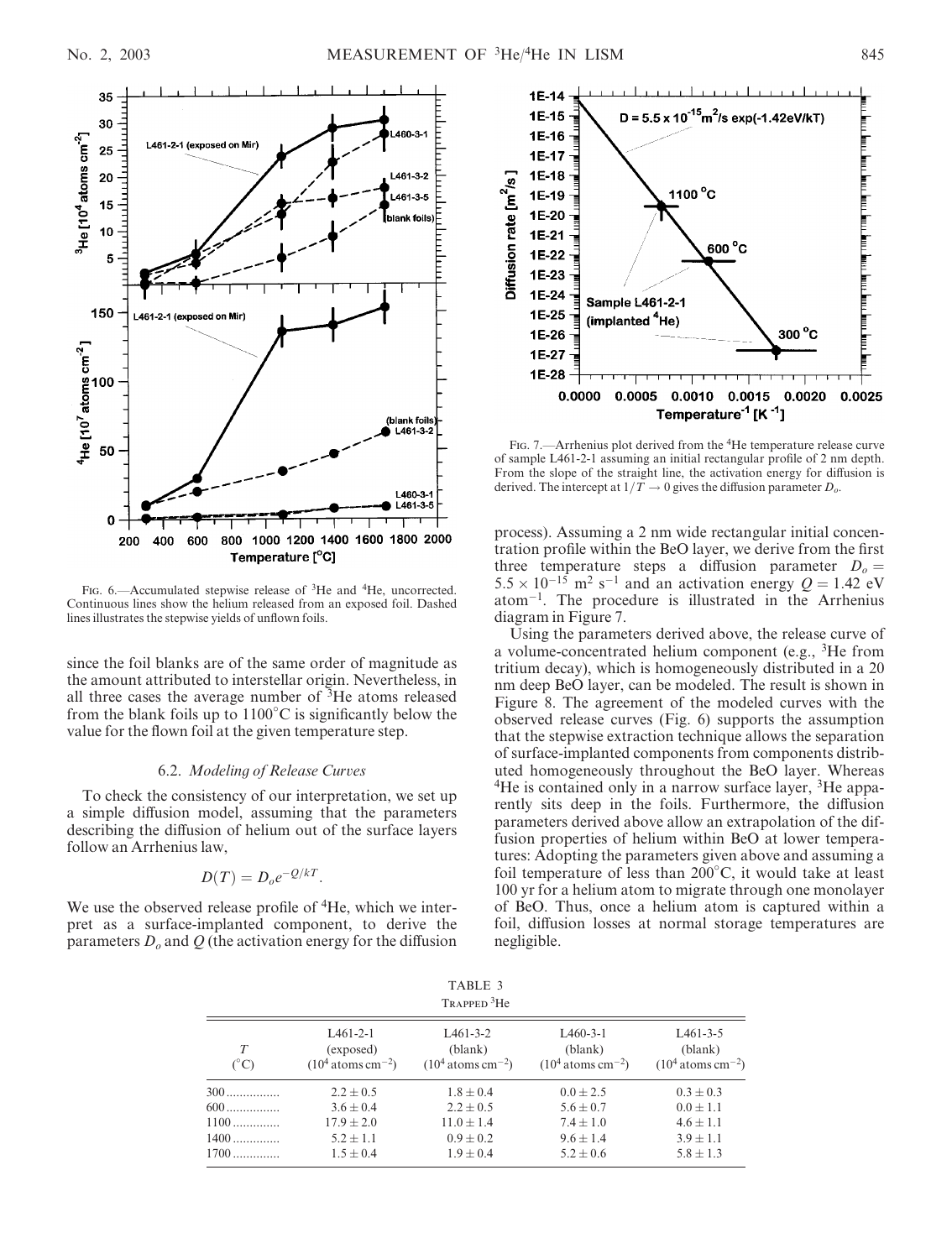| TABLE 4                 |  |
|-------------------------|--|
| TRAPPED <sup>4</sup> He |  |

| IKAPPED IIU       |                                               |                                                 |                                             |                                             |
|-------------------|-----------------------------------------------|-------------------------------------------------|---------------------------------------------|---------------------------------------------|
| T<br>$(^\circ C)$ | $L461-2-1$<br>(exposed)<br>$(107 atoms cm-2)$ | $L461 - 3 - 2$<br>(blank)<br>$(107 atoms cm-2)$ | $L460-3-1$<br>(blank)<br>$(107 atoms cm-2)$ | $L461-3-5$<br>(blank)<br>$(107 atoms cm-2)$ |
| $300$             | $9.6 \pm 1.0$                                 | $10.3 \pm 1.0$                                  | $1.1 \pm 0.1$                               | $0.8 \pm 0.1$                               |
| $600$             | $19.8 + 2.0$                                  | $9.6 + 1.0$                                     | $1.3 \pm 0.1$                               | $0.7 + 0.1$                                 |
| $1100$            | $106.4 + 10.7$                                | $14.5 \pm 1.5$                                  | $1.9 + 0.2$                                 | $1.5 \pm 0.2$                               |
| $1400$            | $4.3 \pm 4.3$                                 | $12.3 + 1.2$                                    | $3.0 \pm 0.3$                               | $4.4 \pm 0.3$                               |
| $1700$            | $12.7 + 1.3$                                  | $15.6 + 1.6$                                    | $1.9 + 0.2$                                 | $1.1 \pm 0.1$                               |

### 6.3. Isotopic Ratio of Trapped Interstellar Helium

For the derivation of the isotopic ratio of trapped interstellar helium, the gas released at all temperature steps up to 1100 C (the nominal melting temperature of Cu) was cumulated. To correct for a possible contamination with <sup>3</sup>He, the average 3He from the foil blanks in Table 3 was subtracted from the 3He released by the exposed foil L461-2-1. (The values in Tables 3 and 4 are uncorrected for any background.) For 4He, the L461-3-2 blank value is the appropriate correction to be applied to the value for the exposed foil L461-2-1, in place of an average of the three blanks given in Table 4. The foils L460-3-1 and L461-3-5 were measured in a later series of analyses for which the 4He extraction blank was improved. The three foil blanks are thus representative for the  $3$ He blank but not for  $4$ He. The isotopic ratio of helium captured in the foil is thus  ${}^{3}He/{}^{4}He =$  $(1.22 \pm 0.56) \times 10^{-4}$ . Error bars are estimated in a conservative manner in order to take into consideration the low number of the blank foils analyzed so far. The analysis of the witness pieces, the results of which are not shown in Figure 6, confirmed that no significant loss of particles occurred during flight.

After correction for isotopic bias introduced with the different trapping efficiencies for different species,  $\eta_3/\eta_4 =$  $0.73^{+0.10}_{-0.13}$ , a ratio of

<sup>3</sup>He/<sup>4</sup>He = 
$$
(1.7 \pm 0.8) \times 10^{-4}
$$



Fig. 8.—Comparison of modeled release pattern. Three extraction steps at  $300^{\circ}$ C,  $600^{\circ}$ C, and  $1100^{\circ}$ C allow the distinction between surfaceimplanted helium and helium rooted in deeper layers.

is derived for the helium isotopic abundance ratio of interstellar neutrals penetrating into the inner heliosphere.

#### 7. DISCUSSION

#### 7.1. Estimate of the Interstellar Neutral Helium Density

The flux of interstellar helium collected by a device such as the COLLISA experiment is determined by the flux penetrating the boundaries of the heliosphere. Hence, knowledge of all processes modifying the neutral flux within the heliosphere makes it possible to determine the interstellar flux of helium with COLLISA, and, since the velocity of the heliosphere relative to the surrounding interstellar medium is well known, the interstellar helium density outside the heliosphere can also be determined. However, an exact determination rests on an accurate knowledge of all factors that might modify the flux of particles between their entry into the heliosphere and their arrival at the COLLISA foils, including the velocity-dependent trapping efficiencies. Furthermore, the attitude of the space platform has to be known at every instant of exposure in order to determine the shadowing due to the collector walls.

Bassi (1997) carefully modeled the collected flux in COLLISA, assuming a thermal distribution of neutral particles at infinity in the interstellar medium. He took into account the seasonal variability of the local ionization efficiency by solar EUV due to the orbital motion of the Earth and the concomitant variability of the trapping efficiency of foils due to the seasonal variability of the relative velocity. A summary of the most relevant effects is outlined in Figure 9. From the decrease of the relative velocities of neutrals (*first panel*), we infer that the trapping efficiency of a clean foil would have varied from 0.3 in January to approximately 0.1 toward the end of the exposure period in May (second panel). Considering the fact that the trapping efficiencies of the foils had degraded at the end of the exposure (see Table 1), we assume trapping efficiencies as delineated by the dashed line in the second panel of Figure 9. The survival probability against ionization of interstellar neutrals arriving at the collector varied from 0.47 at the beginning of the exposure period to 0.67 at its end *(third panel)*. Combining these values, interpolating the trapping efficiencies before and after exposure (given in Table 1), and taking into account the focusing of interstellar helium due to solar gravitation in the innermost heliosphere (fourth panel) results in an estimate of the LISM helium density of  $0.01 \text{ cm}^{-3}$ , using our value of  $1.0 \times 10^9$  collected <sup>4</sup>He particles per cm<sup>2</sup>. This value is more or less consistent with the values obtained from the Ulysses/GAS experiment (Witte et al. 1996) and from pick-up ion measurements obtained by other authors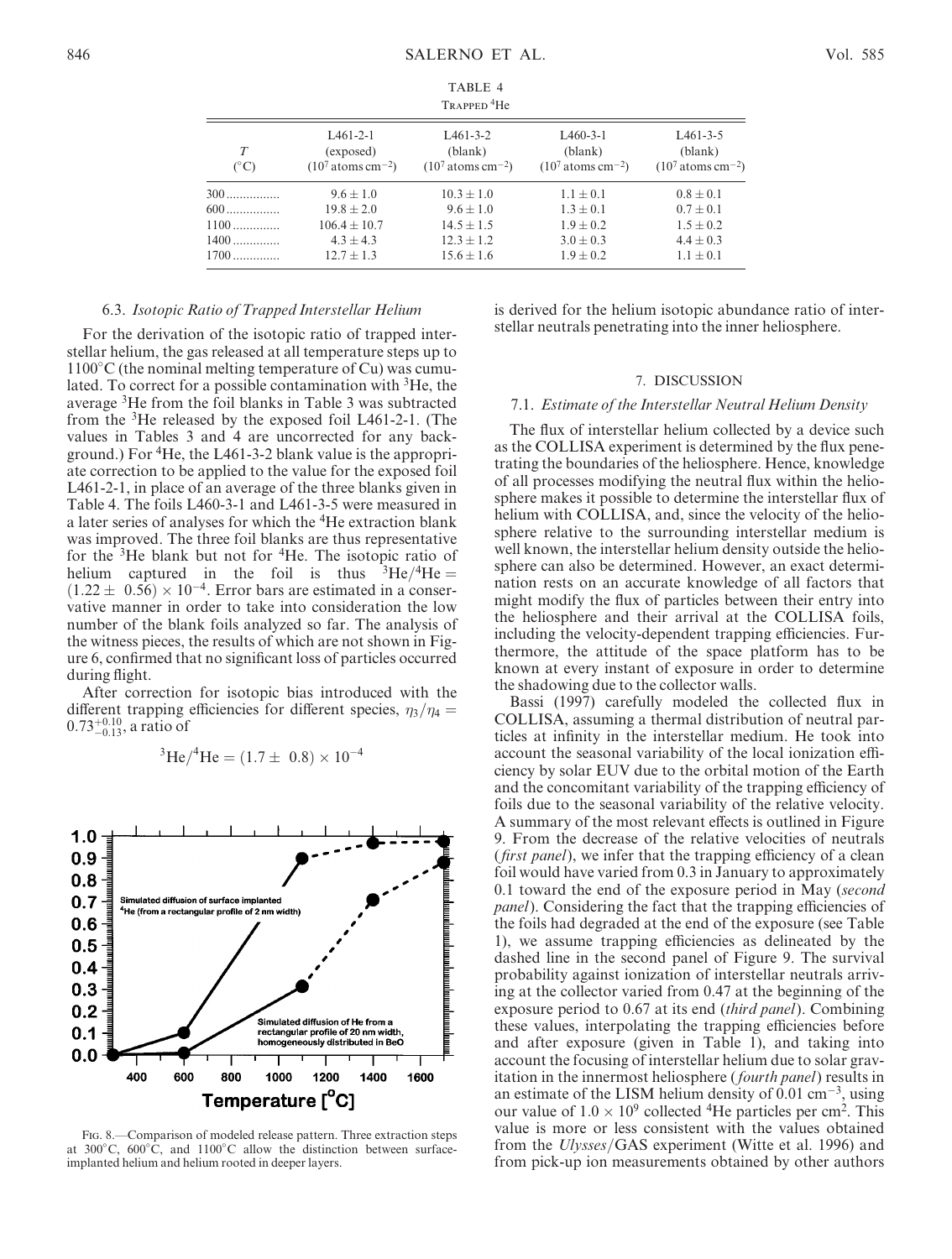

Fig. 9.—Derivation of the neutral helium flux outside the heliosphere from the observed flux at 1 AU. The seasonal variation of the relative speed (Earth-interstellar neutrals) is shown in the topmost panel. Depending on the relative speed, the trapping efficiency in the foils changes (second panel). The dashed line illustrates an interpolated curve for effective trapping efficiencies, taking into account the apparent degradation of trapping properties, possibly caused by surface contaminants. The third panel illustrates the fraction of neutral helium surviving against ionization by solar EUV up to the trapping site. The fourth panel shows the effect of gravitational focussing by the Sun. The fifth panel illustrates the daily exposure coverage, and the sixth panel gives the overall efficiency of COLLISA for clean (solid line) and degraded foils (dashed line).

(Gloeckler 1996; Geiss & Witte 1996; Möbius 1996). Note that the *ratio* of trapping efficiencies,  $\eta_3/\eta_4$  (see Table 1), showed no modification during exposure. Hence, the parameters used for the determination of the interstellar isotopic helium ratio are not affected by the deterioration of the exposed foils.

# 7.2. Interstellar <sup>3</sup>He/<sup>4</sup>He from COLLISA: Comparison with Other Galactic Samples

Knowledge of the helium isotopic ratio in different locations of the Galaxy is necessary to test the predictions of Galactic chemical evolution models (GCE) and to constrain their input parameters. In particular, the determination of the 3He abundance can have important consequences for stellar evolution models. According to the standard theory of stellar 3He nucleosynthesis, solar-type stars are net producers of  ${}^{3}$ He (Palla & Stahler 1991, 1993). As a conse-

quence, the Galactic  ${}^{3}$ He/H ratio should grow with time and should be higher in the inner region of the Galaxy, where stellar processing has been more active. The ratio observed in protosolar objects, such as meteorites or Jupiter's atmosphere, should therefore be significantly lower than the ratio presently observed in the interstellar medium.

So far there has been no clear evidence for such a trend. Observations of astrophysical objects with different Galactic ages have all shown a  ${}^{3}$ He/H ratio ranging from 1.5 to  $1.6 \times 10^{-5}$  (equivalent to a <sup>3</sup>He/<sup>4</sup>He ratio of 1.5–1.6  $\times 10^{-4}$ if the standard helium abundance  ${}^{4}He/H = 0.10$  is used). Our value is consistent with this result.

Table 5 shows the results of some of the most recent outcomes about the helium isotopic ratio in different objects.

The helium isotopic ratio in the LISM derived from direct collection of neutral interstellar matter is, within the large given error bars, somewhat lower than the ratio derived from measurements of pickup ions. A few additional comments to Table 5 are appropriate. The helium isotopic abundance ratio in the solar outer convective zone inferred from solar wind measurements cannot be directly compared to an ancient ambient interstellar gas value since it represents the protosolar  ${}^{3}$ He+D abundance (Geiss et al. 1972), slightly increased by a few percent because of different secular gravitational settling of  $3$ He and  $4$ He into the radiative zone (Gautier & Morel 1997) and some possible internal turbulent mixing (Bochsler, Geiss, & Maeder 1990).

Lellouch et al. (2001), using data from the Short-Wavelength Spectrometer on board the Infrared Space Observatory, derived a protosolar deuterium abundance in the atmospheres of Jupiter and Saturn of  $(2.1 \pm 0.4) \times 10^{-5}$ and  $(1.7^{+0.75}_{-0.45}) \times 10^{-5}$ , respectively. Thus the best estimate of  ${}^{3}$ He/H, inferred from solar observations, ranges from 1.4 to  $1.8 \times 10^{-5}$  (see also Mahaffy et al. 1998; Geiss 1993). A somewhat lower value, which is possibly also representative for the isotopic ratio  ${}^{3}$ He/ ${}^{4}$ He in the protosolar cloud, has recently been found in the so-called phase Q of meteorites (Busemann, Baur, & Wieler 2001). This is another meteoritic component, which exhibits noble gas isotopic ratios close to solar values. The  ${}^{3}$ He/ ${}^{4}$ He ratio of phase Q can therefore be used to derive an independent protosolar  ${}^{3}$ He/ H value and to compare it with observations on other meteorites and with the value derived from Jupiter's atmosphere.

TABLE 5 Observed <sup>3</sup>He/<sup>4</sup>He ratios.

|                              | Value                  |           |
|------------------------------|------------------------|-----------|
| Sample                       | $(\times 10^{-4})$     | Reference |
|                              | $1.7 \pm 0.8$          |           |
|                              | $2.48^{+0.68}_{-0.62}$ |           |
| Meteorites (presolar grains) | $1.5 + 0.3$            | 3         |
|                              | $1.23 + 0.02$          | 4         |
|                              | $1.66 \pm 0.05$        | 5         |
|                              | $1.50 \pm 0.58$        | 6         |
| Sun (outer convective zone)  | $3.7 + 0.7$            |           |

References.—(1) This work; (2) Gloeckler & Geiss 1998; (3) Geiss 1993; (4) Busemann et al. 2001; (5) Mahaffy et al. 1998; (6) derived from  ${}^{3}$ He/H given by Bania et al. 2000 and using  ${}^{4}$ He/  $H = 0.1$ ; (7) Bodmer & Bochsler 1998, in agreement with Gloeckler & Geiss 1998.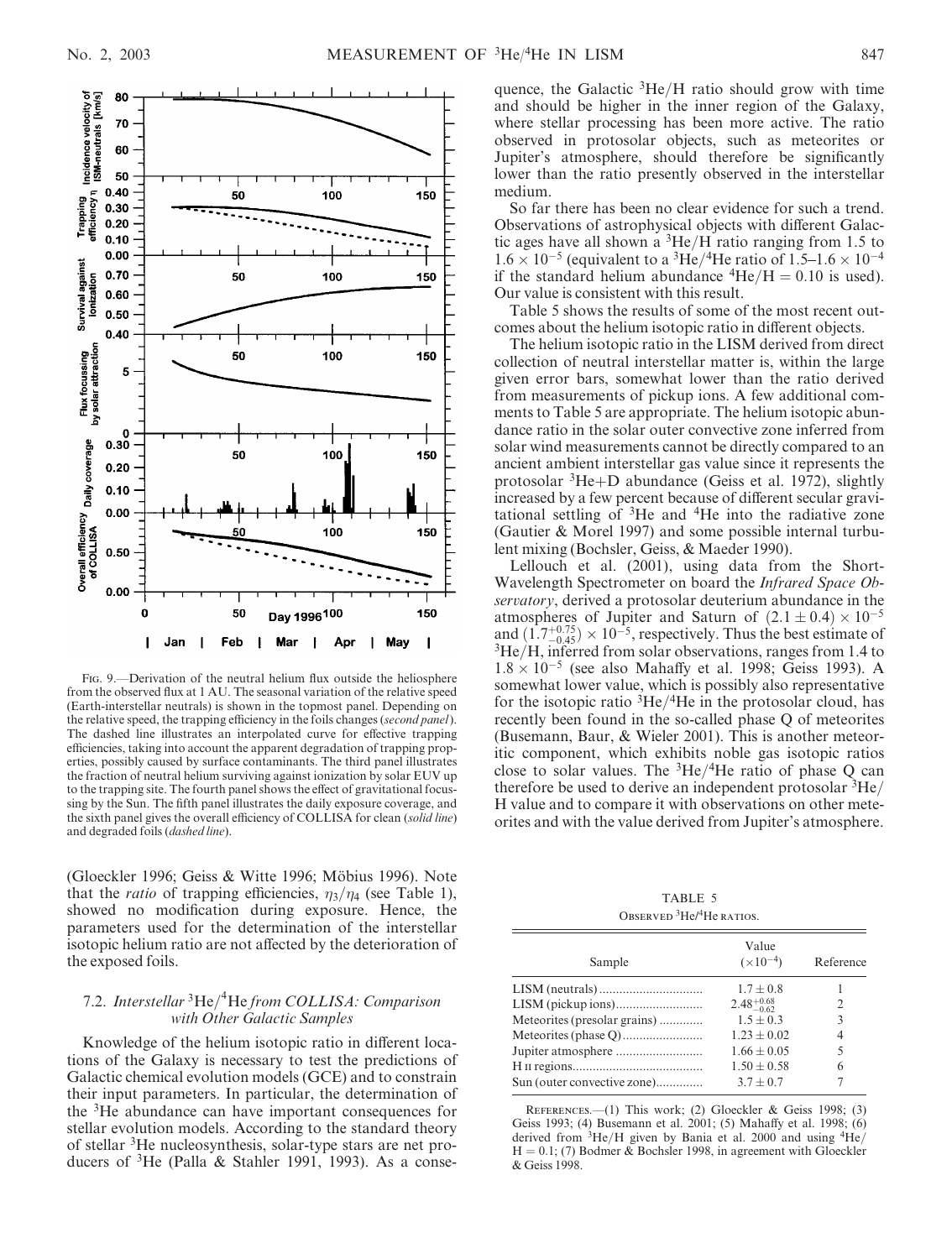The present-day LISM ratio obtained with the COLLISA experiment is consistent with the value derived from  ${}^{3}$ He/H observations in H ii regions, and it is also consistent with the protosolar ratios observed in meteorites and in Jupiter's atmosphere. Considering all the evidence given in Table 5, we conclude that the small remaining difference between the abundance of  ${}^{3}$ He observed in the present-day LISM and the abundances inferred from '' older '' objects (i.e., from the atmosphere of Jupiter and from meteorites) is insignificant.

# 7.3. Implications for GCE Models: the "3He Problem"

The value of the helium isotopic ratio in the LISM presented above confirms that no substantial <sup>3</sup>He enrichment occurred in the Galaxy, at least not during the last 4.5 Gyr. This result contradicts the expectations of conventional stellar evolution models, which predicted the release of great amounts of 3He from low-mass stars at the end of their main-sequence phase. The 3He abundances predicted by these models differ, in fact, by almost 1 order of magnitude from the abundances observed in both the presolar material and the LISM ( ${}^{3}$ He/H  $\sim 10^{-5}$ ), but on the other hand they agree with observations of a small sample of planetary nebulae ( ${}^{3}$ He/H = 2–5 × 10<sup>-4</sup>) (Bania, Rood, & Balser 2000, 2002; Balser et al. 1997). The discrepancy between the observed and the theoretically predicted values could be avoided if '' extra-mixing '' occurred below the convective zone of low-mass stars ( $\leq 2$  M<sub>o</sub>) on the red giant branch (Charbonnel 1995, 1998). This process would in fact be able to destroy <sup>3</sup>He by transforming it into <sup>4</sup>He and into heavier elements. However, in order to explain the values observed in planetary nebulae, which indicate that some stars have to be net producers of 3He, it has been suggested that extra-mixing does not take place in all low-mass stars before severe mass losses occur. Recently, Chiappini & Matteucci (2000), adopting a new version of their '' two-infall '' model, have investigated the evolution of <sup>3</sup>He for different percentages of low-mass stars in which such extra-mixing occurs. They found that the best fit with observations was reached when this mechanism occurs in 93% of the cases. A similar result was found by Tosi (2000). In Figure 10 the mentioned models are compared with the observed <sup>3</sup>He abundances given in Table 5.

All curves delineate the temporal evolution of the Galactic 3He/H abundance ratio by numbers. Vertical bars represent the observed values. At the time of solar system formation (9.5 Gyr), the given values are those observed in meteorites (Q phase and presolar grains) and in the atmosphere of Jupiter. At 14 Gyr, present-day LISM values derived from neutrals and pickup ion measurements and from observations of H ii regions are shown. In the upper part of the figure, the value measured in the planetary nebula NGC 3242 is also shown. Solid lines indicate the prediction of the "Tosi-1" model (Tosi 2000) when 0%, 90%, and 100% of the low-mass stars are supposed to experience extra-mixing. Dashed lines, labeled '' CM,'' show Galactic <sup>3</sup>He evolution according to the "two-infall" model (Chiappini & Matteucci 2000) for the cases when  $0\%$ , 93% and 99% of low-mass stars undergo extra-mixing. As can be seen, the best fit with observational data is obtained by the Tosi-1 model, when 100% of low-mass stars are assumed to experience extra-mixing. Because of instrument sensitivity limitations, the sample of planetary nebulae observed so far has in



FIG. 10.—<sup>3</sup>He Galactic evolution vs. time according to the Tosi-1 model (Tosi 2000) and the '' two-infall '' model (Chiappini & Matteucci 2000). Full lines show the results of the Tosi-model with different percentages of '' cool bottom processing '' to destroy 3He in low-mass stars. Dashed curves illustrate the model of Chiappini & Matteucci (2000), again with different percentages of low-mass stars ( $M < 2.5 M_{\odot}$ ), which completely destroy their <sup>3</sup>He. The symbols at 9.5 and 14 Gyr represent the values derived from observations given by (a) Busemann et al. (2001), (b) Geiss (1993), (c) Mahaffy et al. (1998), (d) Bania et al. (2000), (e) this work, and  $(f)$ Gloeckler & Geiss (1998).

fact been chosen in a way to maximize the likelihood of 3He detection (Bania et al. 2000). The objects selected belong to the old thick-disk halo population, whose progenitors were probably low-mass stars with a longer main-sequence lifetime and which had therefore an enhanced likelihood of producing great amounts of <sup>3</sup>He. Planetary nebulae with high <sup>3</sup>He abundances are apparently not representative ejecta of typical low-mass stars but are extremely peculiar objects.

#### 8. CONCLUSIONS

In the framework of the COLLISA project we have determined the helium isotopic ratio in the LISM by applying the foil collection technique. The results have demonstrated the suitability of the foil collection technique for capturing <sup>3</sup>He and 4He particles of interstellar origin in a near-Earth orbit. The ratio derived from the measurements  ${}^{3}He/{}^{4}He =$  $(1.7 \pm 0.8) \times 10^{-4}$  is somewhat lower but still consistent with the LISM value derived from observations of interstellar pickup ions. Our value is in better agreement with  ${}^{3}$ He abundances observed in protosolar material and H ii regions. The result confirms the hypothesis that no significant enrichment of 3He occurred in the Galaxy during the last 4.5 Gyr. The comparison between the COLLISA interstellar ratio and some GCE theoretical predictions suggests that the amount of stars in which extra-mixing occurs could be even larger than what was expected. It confirms the discrepancy with the  ${}^{3}$ He abundance in planetary nebulae, which has been attributed to the biased selection of the objects observed so far (Bania et al. 2002).